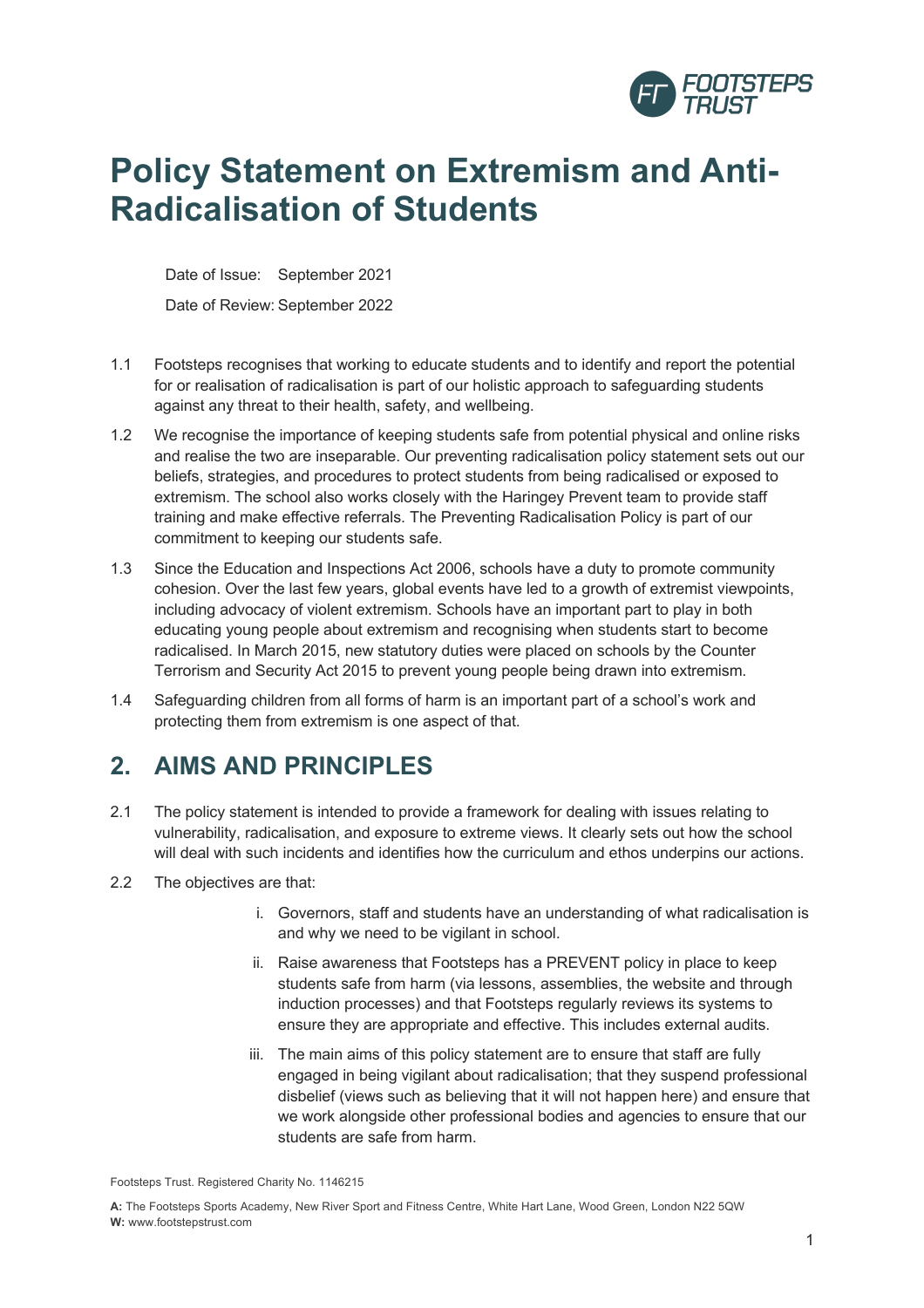### **3. DEFINITIONS AND INDICATORS**

- 3.1 Radicalisation is defined as the act or process of making a person more radical or favouring of extreme or fundamental changes in political, economic, or social conditions, institutions, or habits of the mind.
- 3.2 Extremism is defined as the holding of extreme political or religious views.
- 3.3 British Values are:
	- i. Democracy
	- ii. The rule of law
	- iii. Individual liberty
	- iv. Mutual respect and tolerance of those with different faiths and beliefs.
- 3.4 There are a number of behaviours which may indicate a young person is at risk of being radicalised or exposed to extreme views. These include:
	- Spending increasing time in the company of other suspected extremists.
	- Changing their style of dress or personal appearance to accord with the group.
	- Day-to-day behaviour becoming increasingly centred on an extremist ideology, group or cause.
	- Loss of interest in other friends and activities not associated with the extremist ideology, group or cause.
	- Possession of materials or symbols associated with an extremist cause.
	- Attempts to recruit others to the group/cause.
	- Communication with others that suggests identification with a group, cause or ideology.
	- Using insulting derogatory names for another group.
	- Increase in prejudice-related incidents committed by that person these may include physical or verbal assault, provocative behaviour, damage to property, derogatory name calling, possession of prejudice-related materials, prejudice related ridicule or name calling, inappropriate forms of address, refusal to co-operate, attempts to recruit to prejudice-related organisations, condoning or supporting violence towards others.
- 3.5 These behaviours may be caused by factors in a person's life such as:
	- poverty
	- social exclusion
	- traumatic events
	- global or national events
	- religious conversion
	- change in behaviour
	- extremist influences
	- conflict with family over lifestyle
	- confused identity
	- victim or witness to race or hate crimes
	- rejection by peers, family, social groups or faith

# **4. THE ROLE OF THE CURRICULUM**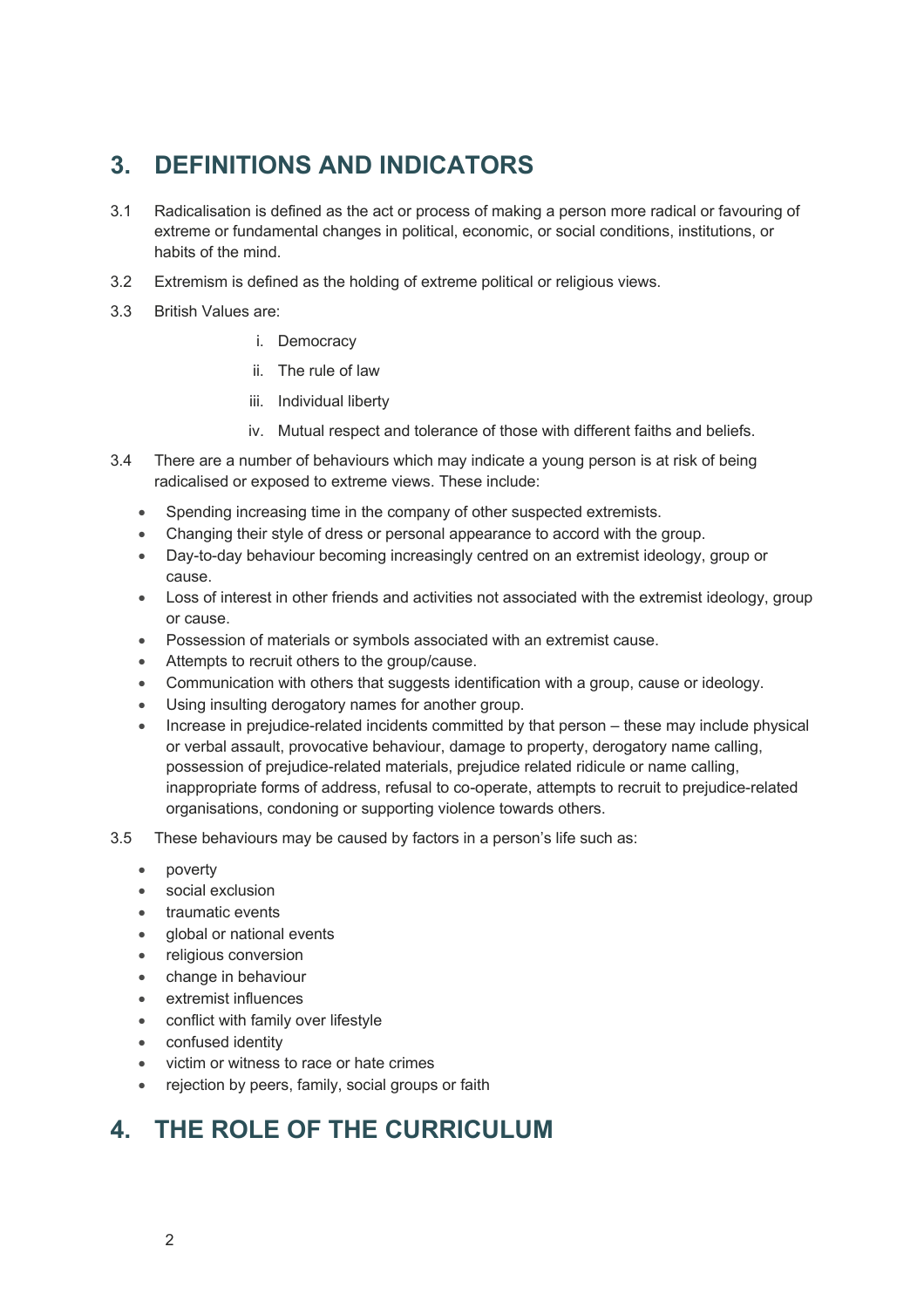

4.1 Our wide-ranging curriculum promotes respect and tolerance and seeks to celebrate diversity. Students are encouraged to share their views and recognise that they are entitled to have their own beliefs as appropriate. Our PHSE programme reinforces our commitment to valuing everyone equally and underpins our ethos. It is recognised that disengaged students are more vulnerable to radicalisation and therefore we strive to equip our students with confidence, selfbelief, respect, and tolerance. Our REACH values support the development of the whole child as a reflective learner within a safe, respectful learning environment. Teaching the school's core values alongside fundamental British values supports quality teaching and learning, whilst making a positive contribution to the development of a fair, just, and civil society.

#### **5. THE ROLE OF SCHOOL ETHOS**

5.1 Our school vision is clear about the importance of keeping our students safe and preparing them well for the modern world. We are an inclusive, comprehensive school, and our values reflect this. Footsteps has also built an ethos in where education is value and therefore it is important to attend. We are vigilant in monitoring attendance and punctuality and are uncompromising in our high expectations. We want students to be in school regularly in order to develop a feeling of belonging, of being important and valued, and knowing about opportunities outside of the taught curriculum in which they can be gainfully occupied whilst socialising in an age-appropriate way with other students, over whom we can also exert positive influence. We firmly believe that the ethos of our school, built on equality, tolerance, and fairness and with a firm policy base, is contributing to minimising the risk of radicalisation occurring within school hours and during school activities. This is further supported by our behaviour policy and our Equality Objectives. In addition, our school e-safety policy also reflects measures taken to ensure the safety of students on-line.

#### **6. ROLES AND REPONSIBILITES**

- 6.1 The school has a DSL who will liaise with SLT and other staff on issues around protecting students from radicalisation.
- 6.2 It is the role of SLT to:
	- respond to preventing radicalisation on a day-to-day basis;
	- ensure that the school's curriculum addresses the issues involved in radicalisation;
	- ensure that staff conduct is consistent with preventing radicalisation.
- 6.3 It is the role of the (DSL) to:
	- ensure that staff understand the issues of radicalisation; are able to recognise the signs of vulnerability or radicalisation and know how to refer their concerns;
	- receive safeguarding concerns about students who may be vulnerable to the risk of radicalisation or are showing signs of radicalisation;
	- make referrals to appropriate agencies with regard to concerns about radicalisation;
	- liaise with partners, including the local authority and the police;
	- report to the school on these matters.

# **7. PROCEDURES FOR REFERRALS**

Footsteps Trust. Registered Charity No. 1146215

**A:** The Footsteps Sports Academy, New River Sport and Fitness Centre, White Hart Lane, Wood Green, London N22 5QW **W:** www.footstepstrust.com